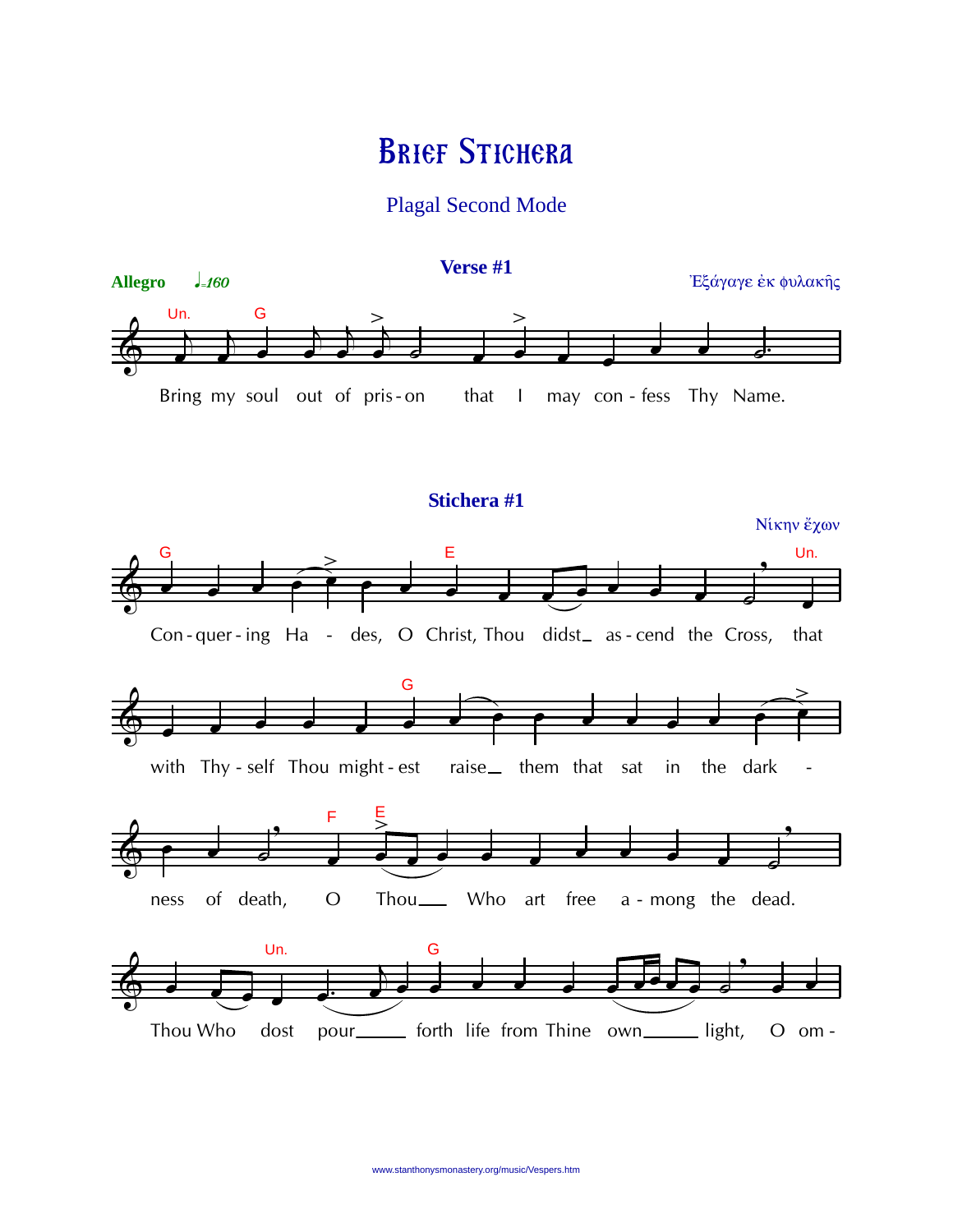361



#### Verse #2





ward me.

## Stichera #2



www.stanthonysmonastery.org/music/Vespers.htm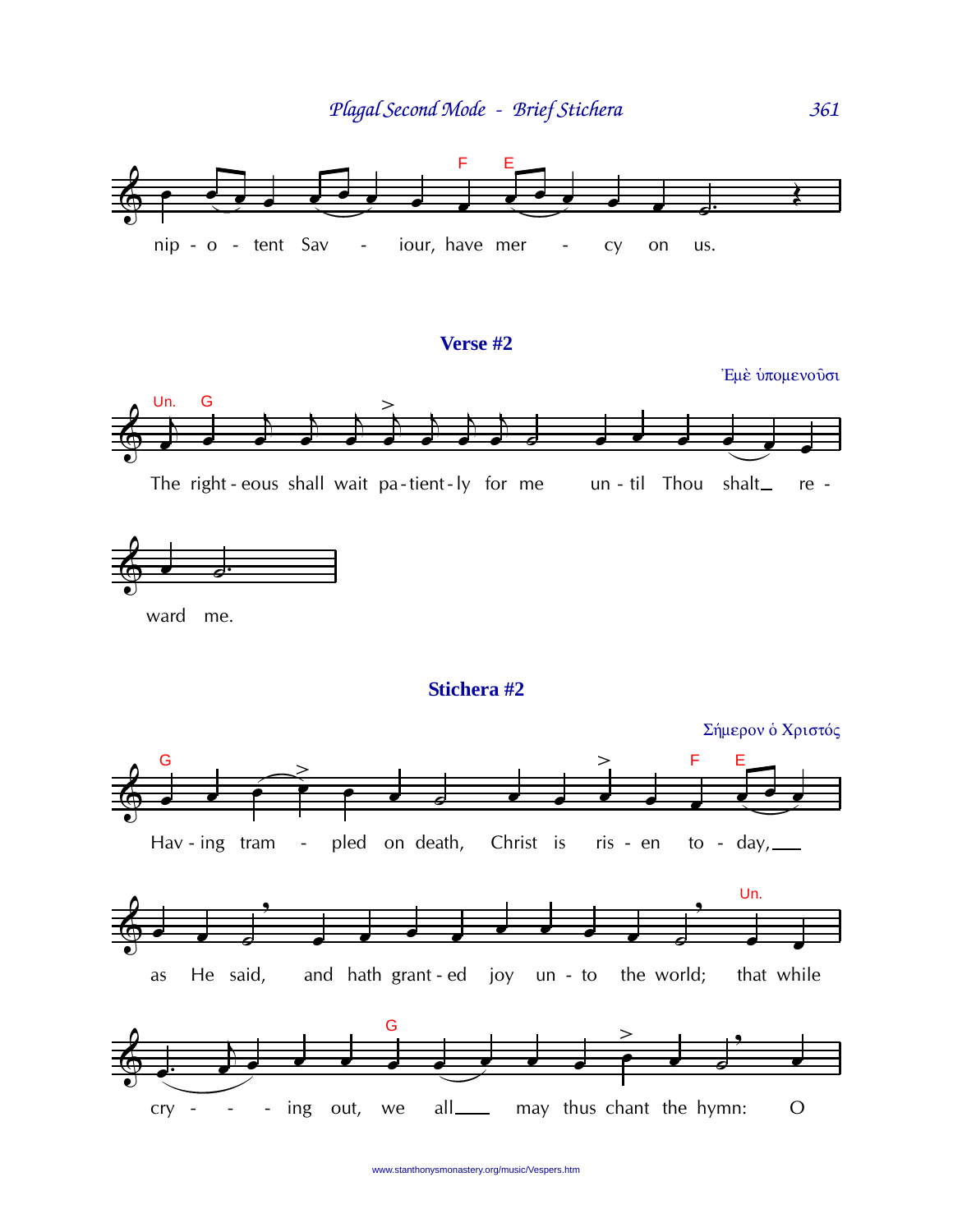



www.stanthonysmonastery.org/music/Vespers.htm

362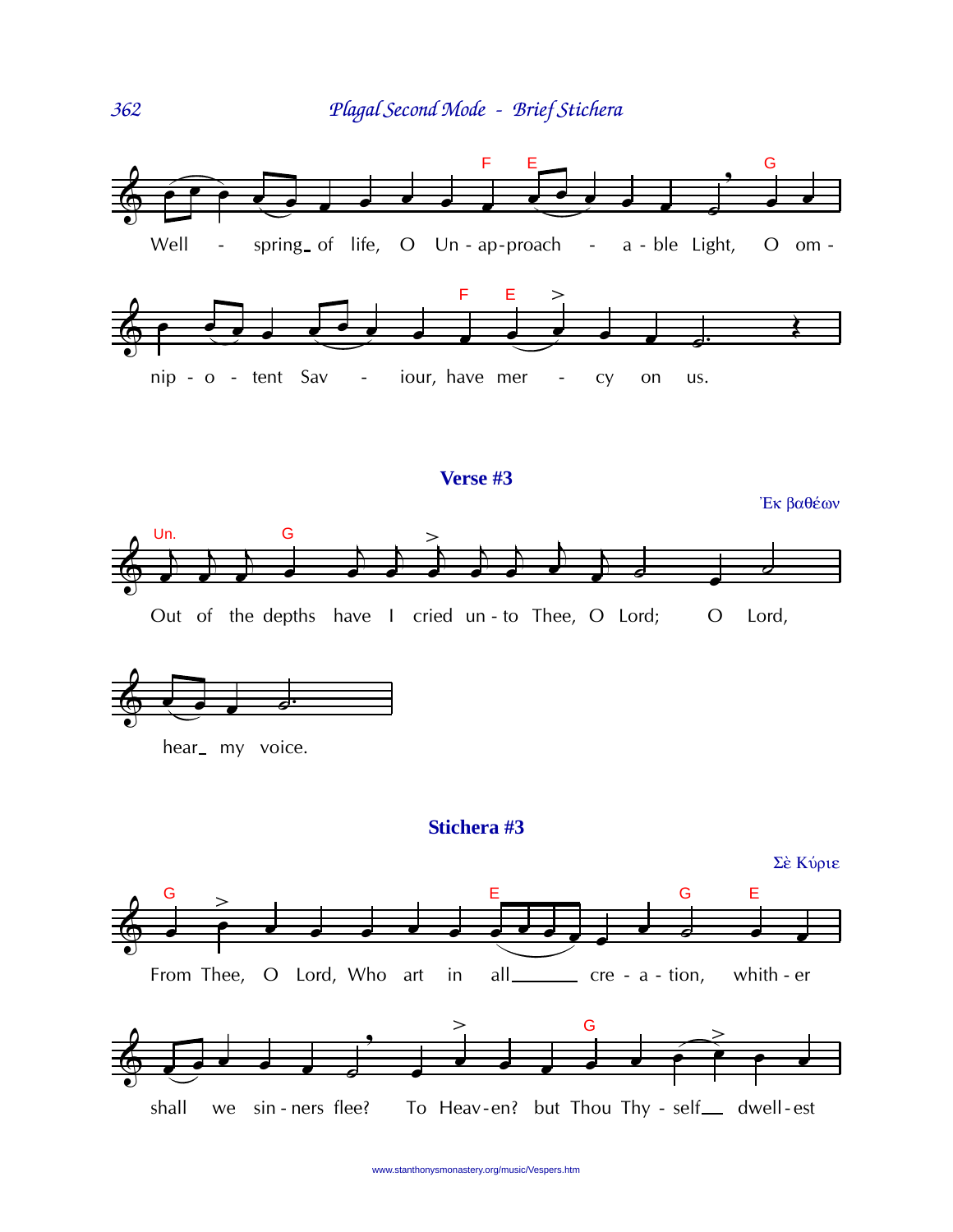

Verse #4

Γενηθήτω τὰ ὦτα σου



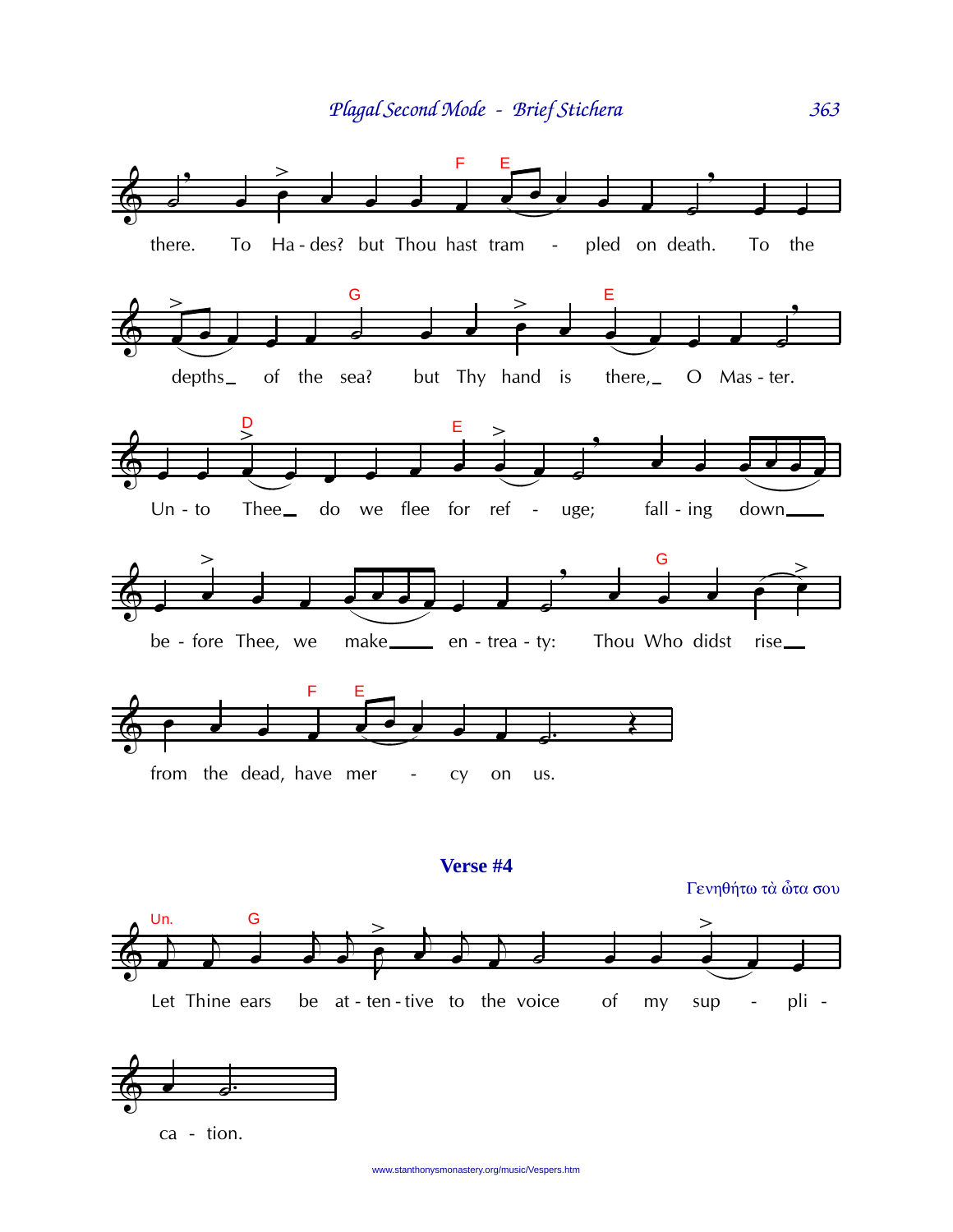

## Stichera #4

Verse #5

Έάν άνομίας



If Thou should-est mark in-iq-ui-ties, O Lord, O Lord, who shall stand?

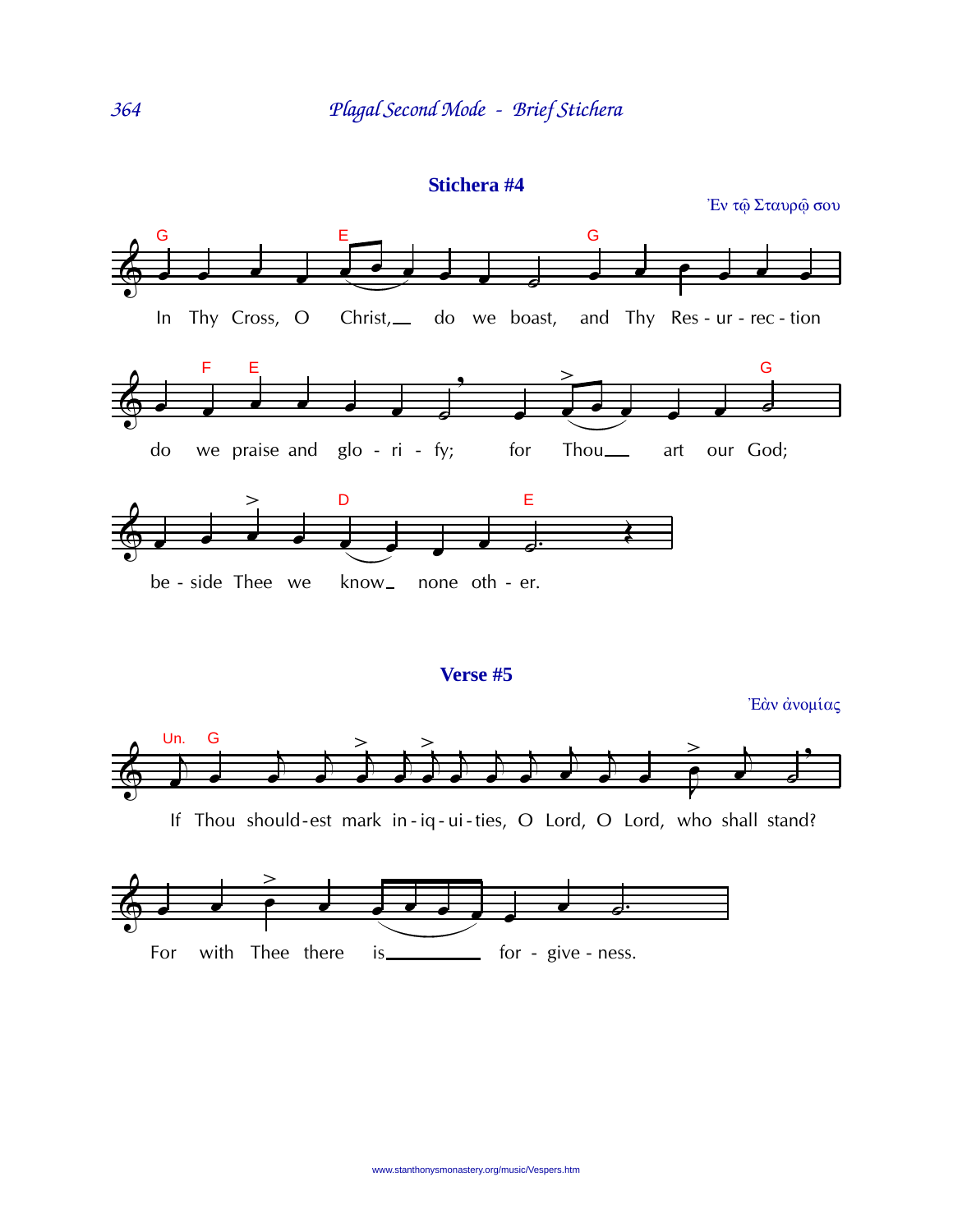

 $365$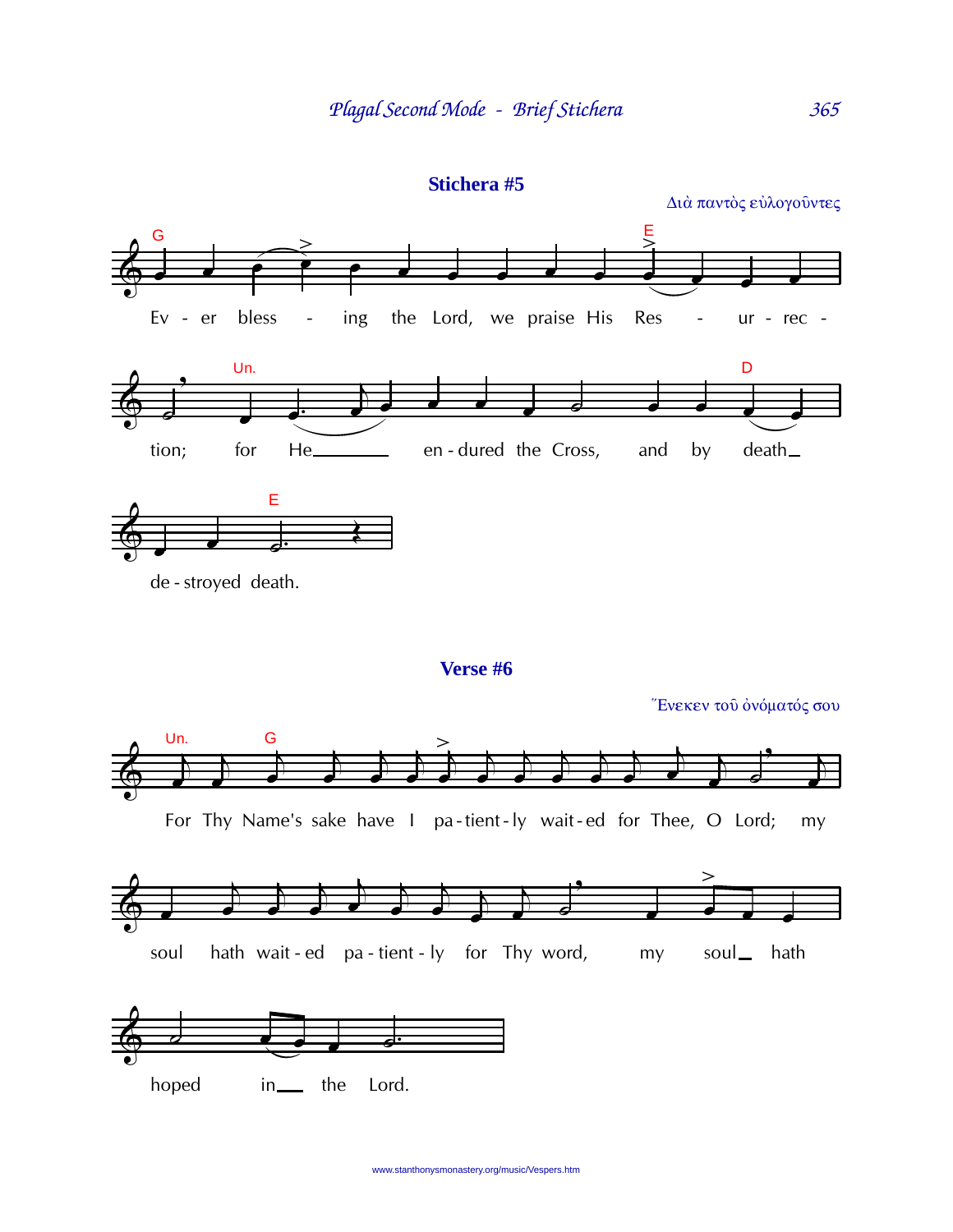



From the morn - ing watch un - til night, from the morn - ing watch let

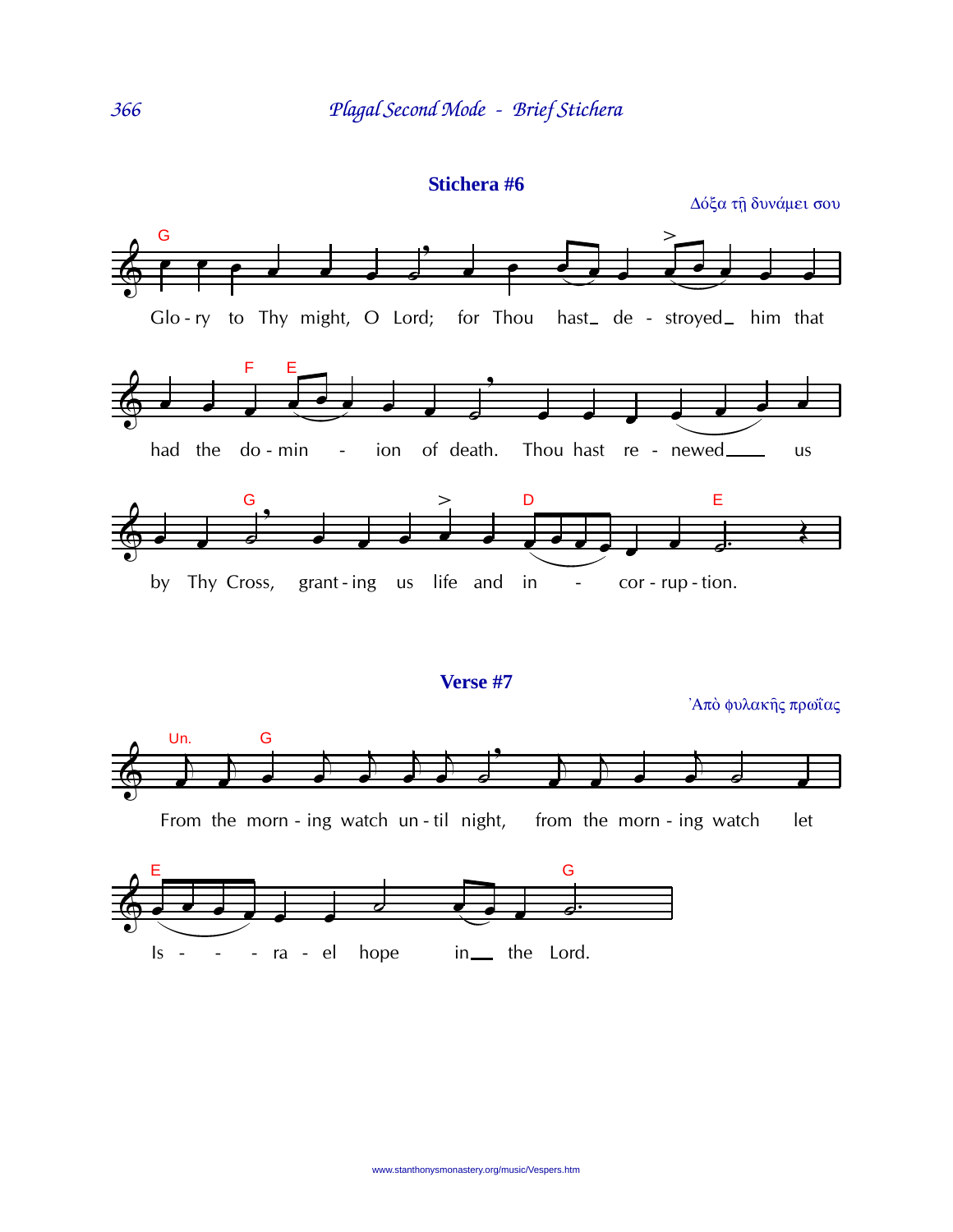



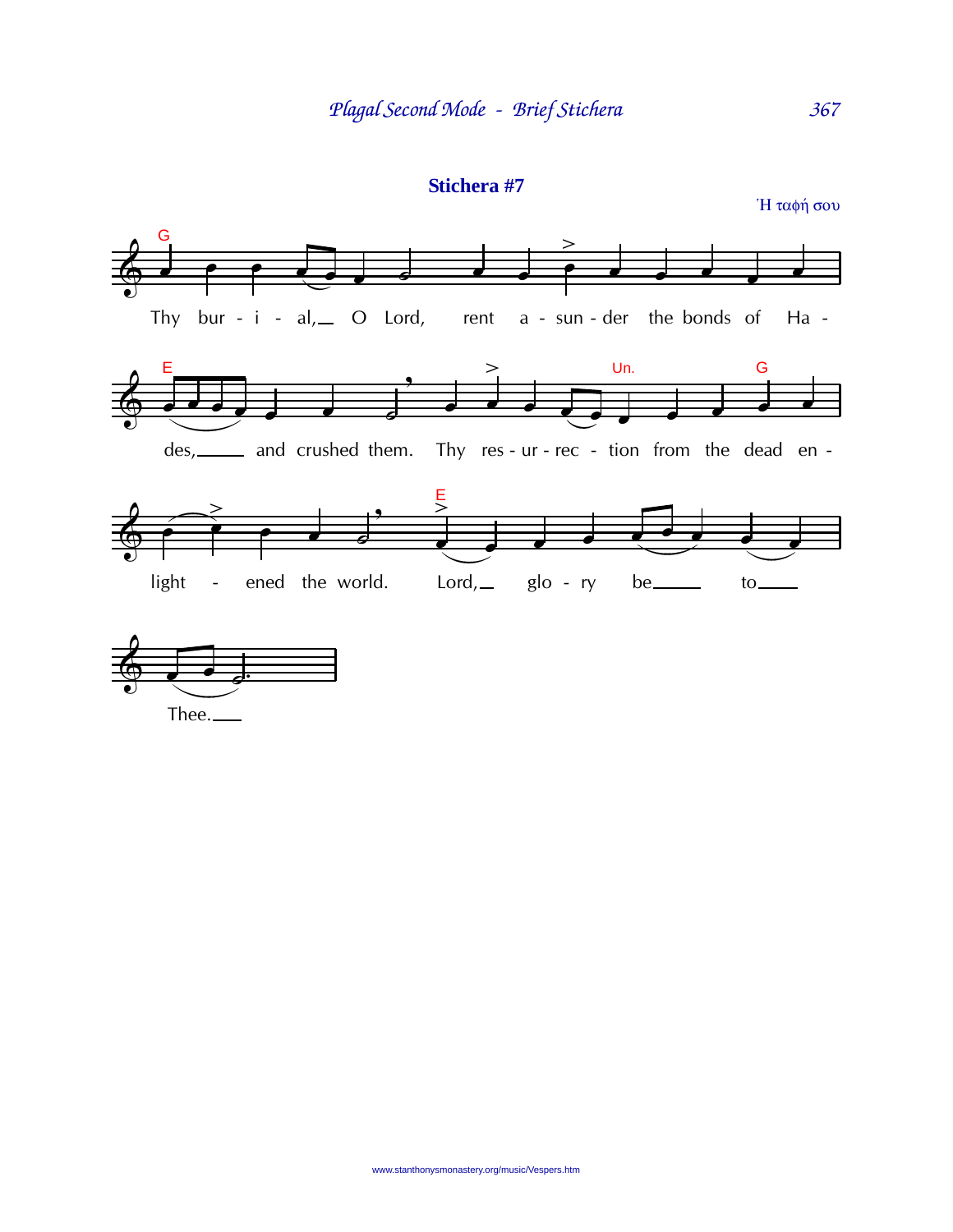```
Verse #8
```
Ότι παρά τώ Κυρίω





www.stanthonysmonastery.org/music/Vespers.htm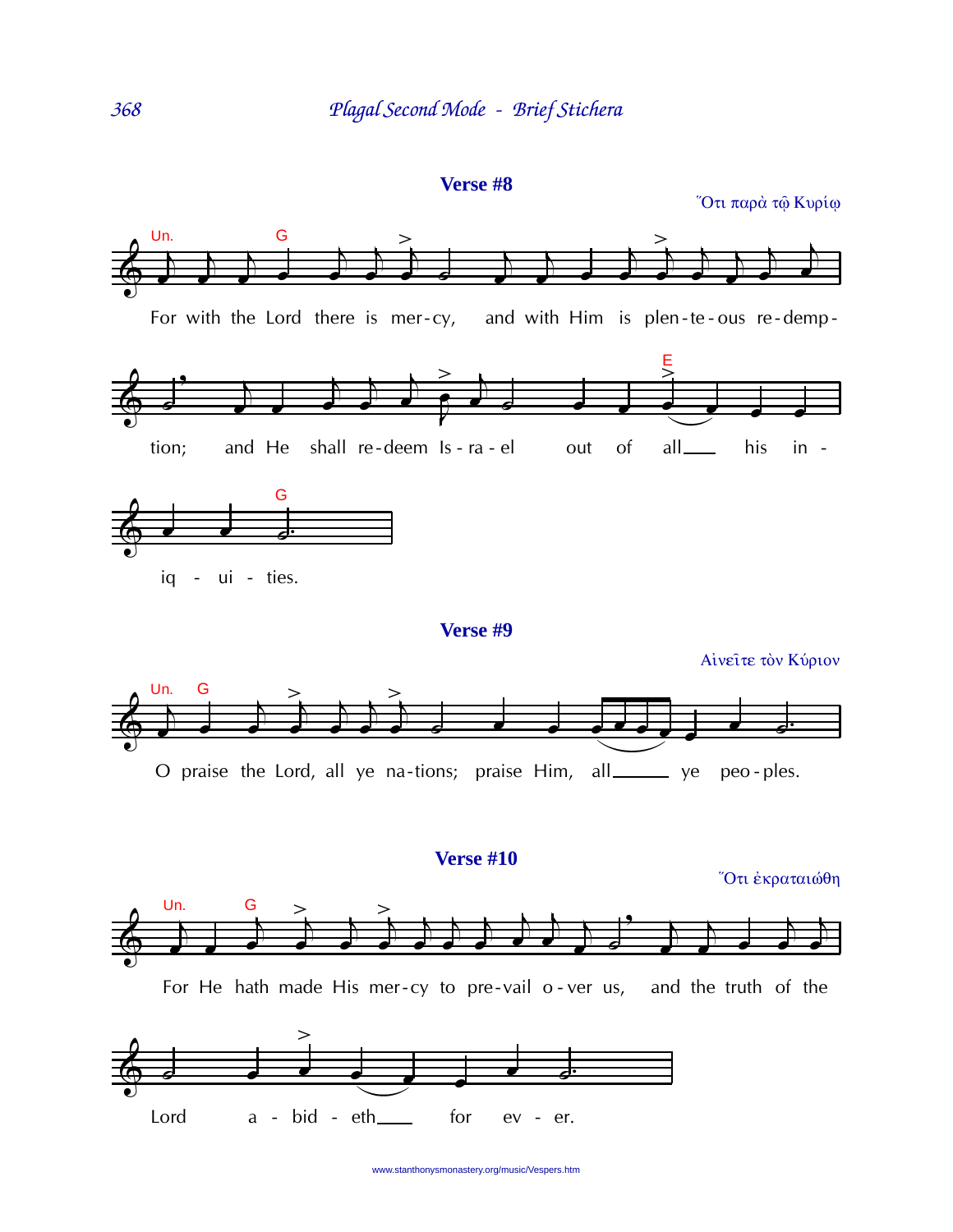

Δόξα Πατρί

369

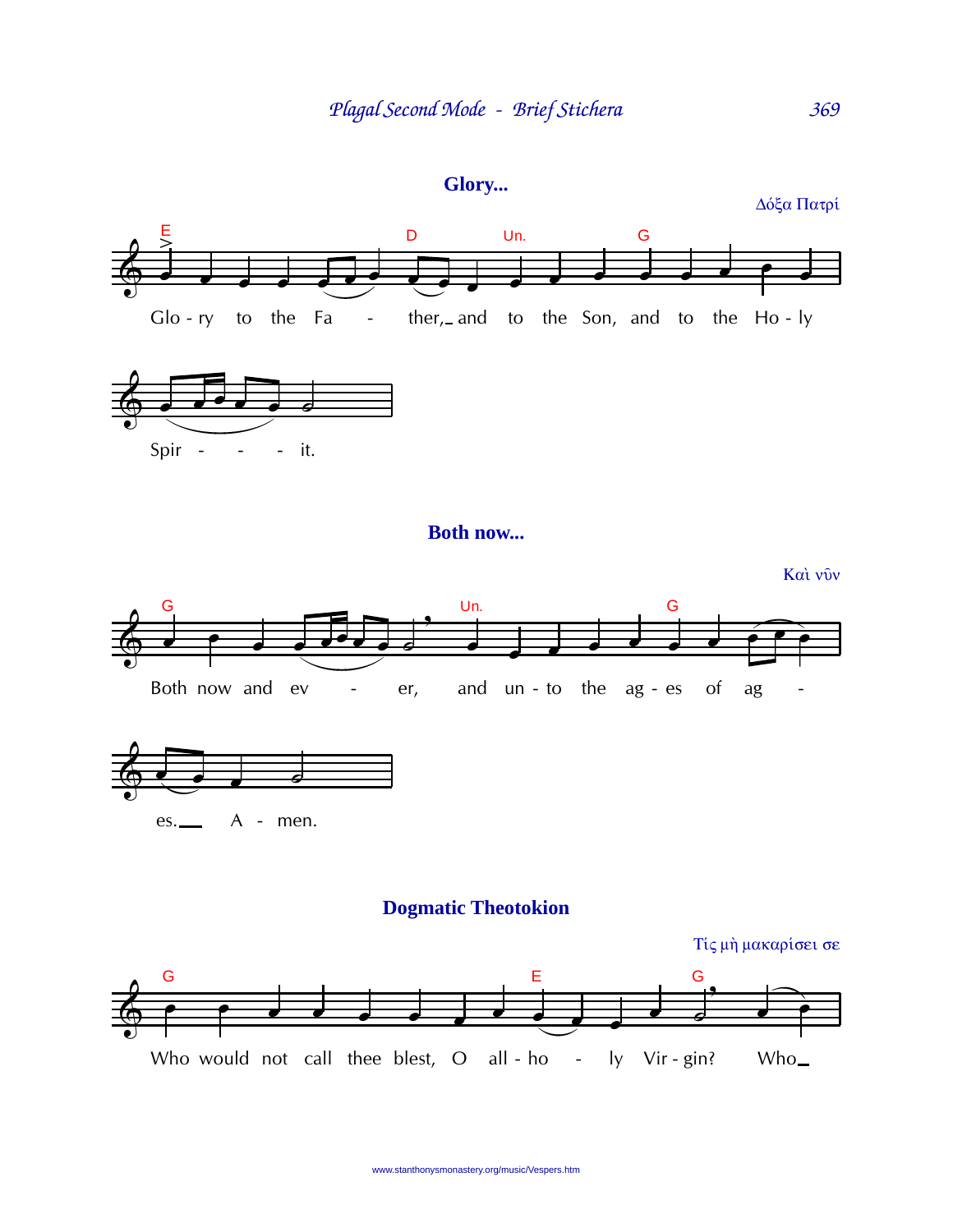